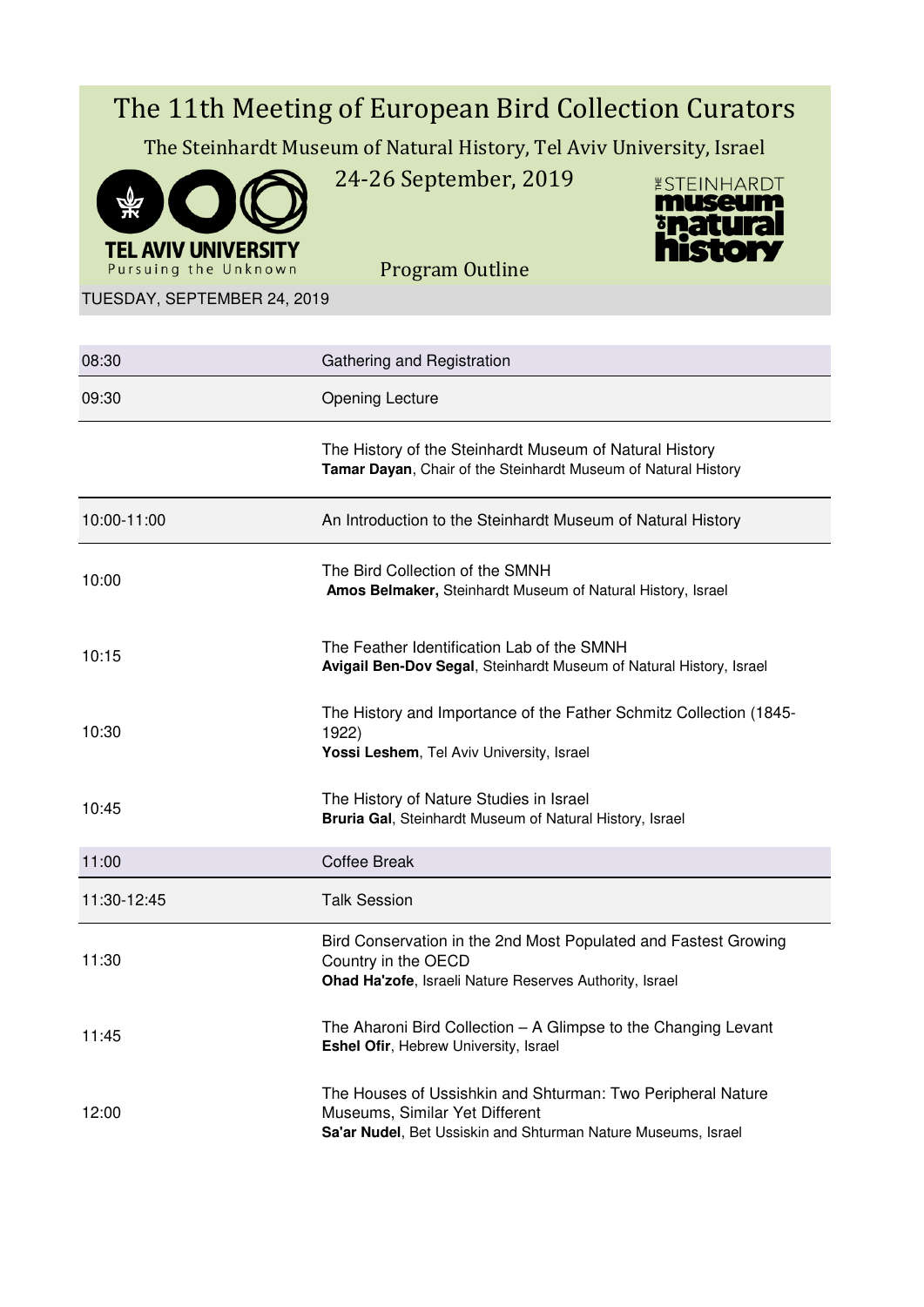| 12:15       | The Importance of Tissue Samples in Ornithological Collections for<br>Phylogeographic Studies<br>Yohai Wasserlauf, Tel Aviv University, Israel         |
|-------------|--------------------------------------------------------------------------------------------------------------------------------------------------------|
| 12:30       | <b>TBD</b><br>Yuval Goren, Ben-Gurion University, Israel                                                                                               |
| 12:45       | Lunch                                                                                                                                                  |
| 13:45-14:45 | All About Eggs                                                                                                                                         |
| 13:45       | The Egg Collection of the SMNH<br>Daniel Berkowic, Steinhardt Museum of Natural History, Israel                                                        |
| 14:00       | Collection of Eggs and Nests of the Timiryazev State Biological<br>Museum (Moscow, Russia)<br>Anton Ivanov, Timiryazev State Biological Museum, Russia |
| 14:15       | The Online Database of Hungarian Egg Collections<br>Tibor I. Fuisz, Hungarian Natural History Museum, Hungary                                          |
| 14:30       | Lazarus Collections. Chance to Rise<br>Igor Fadeev, State Darwin Museum, Russia                                                                        |
| 14:45       | <b>Coffee Break</b>                                                                                                                                    |
| 15:30-18:30 | A Tour of the Exhibits and the Collections of the SMNH                                                                                                 |
| 18:30       | Dinner at the SMNH Terrace                                                                                                                             |

## WEDNESDAY, SEPTEMBER 25, 2019

| 09:30       | Gathering                                                                                                                                                                                        |
|-------------|--------------------------------------------------------------------------------------------------------------------------------------------------------------------------------------------------|
| 10:15-11:15 | Talk Session                                                                                                                                                                                     |
| 10:15       | The Bird Collections from Peninsular Malaysia and Singapore in World<br>Museum Liverpool<br>John Wilson, World Museum, UK                                                                        |
| 10:30       | Evaluating the Taxonomic and Geographic Representation of the Bird<br>Collection of the American Museum of Natural History<br><b>Thomas J. Trombone, American Museum of Natural History, USA</b> |
| 10:45       | Needs and Trends in European Bird Collection Management: Linked to<br>the Role and Values of the Collections<br><b>Magnus Gelang, Gothenburg Natural History Museum, Sweden</b>                  |
| 11:00       | The South Pacific Revisited<br><b>Paul Sweet, American Museum of Natural History, USA</b>                                                                                                        |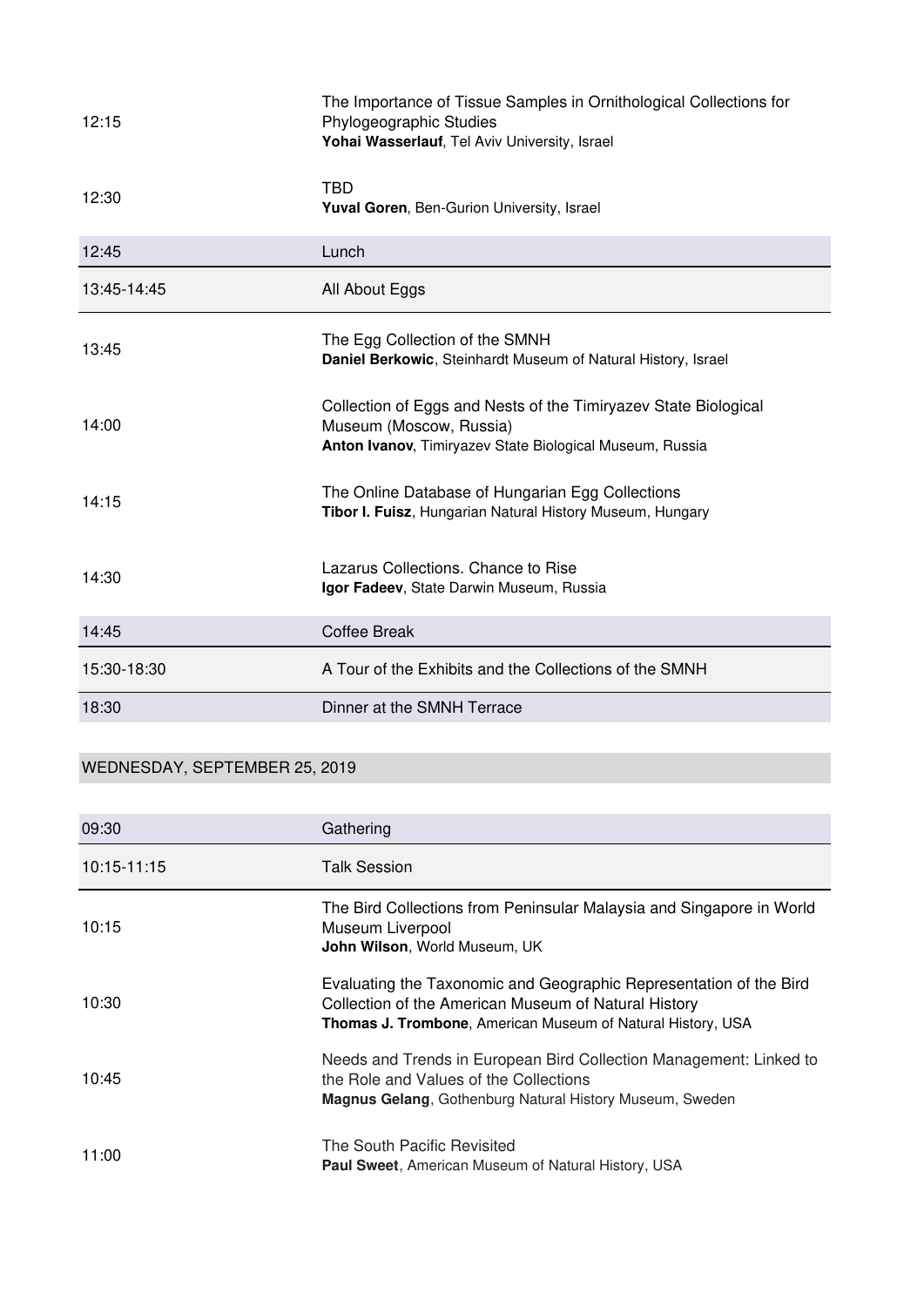| 11:15       | <b>Coffee Break</b>                                                                                                                                                                                                                                                                                                                                                                                              |  |
|-------------|------------------------------------------------------------------------------------------------------------------------------------------------------------------------------------------------------------------------------------------------------------------------------------------------------------------------------------------------------------------------------------------------------------------|--|
| 11:45-13:00 | <b>Talk Session</b>                                                                                                                                                                                                                                                                                                                                                                                              |  |
| 11:45       | Processing Buzzards at the Pre-Pottery Neolithic A site of WF16,<br>Jordan'<br>Judith white, The Natural History Museum, UK<br>Exporting Bird Specimens from Russia in the Times of Johann<br>Friedrich von Brandt (1830-1880)<br>Jiri Mlikovsky, National Museum, Czechia<br>An Update on Two Large-scale Avian DNA Sequencing Projects: B10K<br>and openWings<br>Peter Hosner, Natural History Museum, Denmark |  |
| 12:00       |                                                                                                                                                                                                                                                                                                                                                                                                                  |  |
| 12:15       |                                                                                                                                                                                                                                                                                                                                                                                                                  |  |
| 12:30       | The Extinct Birds at the Swedish Museum of Natural History<br>Ulf Johansson, Swedish Museum of Natural History, Sweden                                                                                                                                                                                                                                                                                           |  |
| 12:45       | The Formation and Dispersal of 19 <sup>th</sup> Century Natural History<br>Specimens Collected by Captain C. C. Abbott in the Falkland Islands<br>Douglas Russell, The Natural History Museum, UK                                                                                                                                                                                                                |  |
| 13:00       | Lunch                                                                                                                                                                                                                                                                                                                                                                                                            |  |
| 14:00-16:00 | <b>Full Assembly Discussions</b>                                                                                                                                                                                                                                                                                                                                                                                 |  |
| 14:00       | How do We Get New Specimens and What do We do With Them?                                                                                                                                                                                                                                                                                                                                                         |  |
| 14:40       | How do We Preserve the Specimens We Have?                                                                                                                                                                                                                                                                                                                                                                        |  |
| 15:20       | How do We Share the Data Amongs Ourselves and the Public?                                                                                                                                                                                                                                                                                                                                                        |  |
| 16:00-17:00 | <b>Coffee and Posters</b>                                                                                                                                                                                                                                                                                                                                                                                        |  |
|             | A New Richly Illustrated Book on Hungarian Bird Eggs and Nests<br>Tibor I. Fuisz, Hungarian Natural History Museum, Hungary                                                                                                                                                                                                                                                                                      |  |
|             | Testing Flat Skins as a Way to Conserve Space in a Crowded<br>Collection<br>Amos Belmaker, Steinhardt Museum of Natural History, Israel                                                                                                                                                                                                                                                                          |  |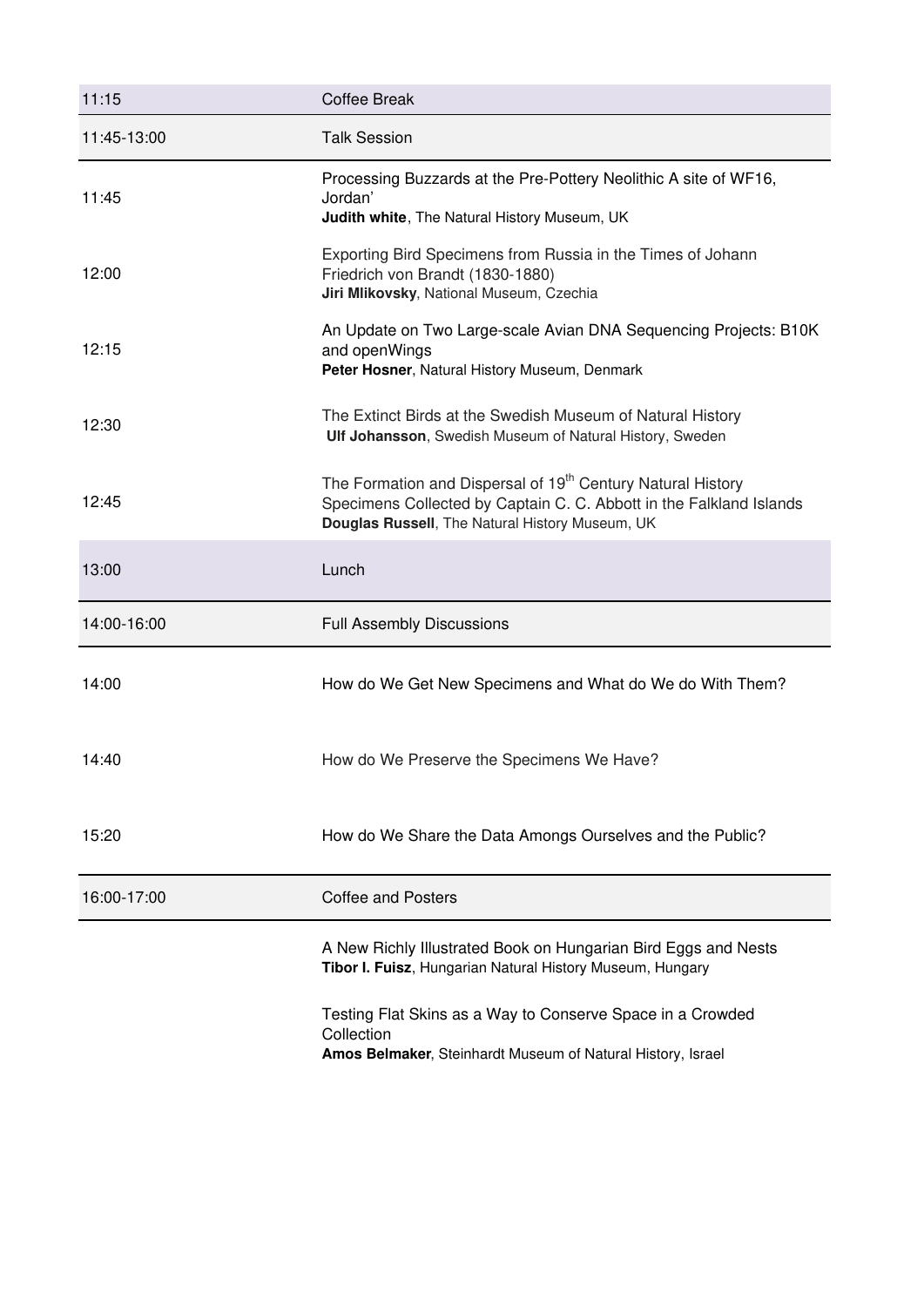|       | Friedrike Woog, Staatliches Museum für Naturkunde, Germany<br>Genetics of the Only Mounted Skin of the Extinct Kangaroo Island<br>Emu, Dromaius baudinianus<br>Laurent Vallotton, Muséum d'histoire naturelle, Switzerland<br>A First Inventory of Raptors in Sicilian Collections<br><b>Friedrike Woog, Staatliches Museum für Naturkunde, Germany</b> |
|-------|---------------------------------------------------------------------------------------------------------------------------------------------------------------------------------------------------------------------------------------------------------------------------------------------------------------------------------------------------------|
|       | Managing Use of Collections for Largescale Research Projects: 3D<br>Scanning and Photography of Bird Skins<br>Mark Adams, The Natural History Museum, UK                                                                                                                                                                                                |
| 17:00 | Closing Words and New-Year Toast                                                                                                                                                                                                                                                                                                                        |

### THURSDAY, SEPTEMBER 26, 2019

| 06:30 | Gathering for Birding Excursion at SMNH     |
|-------|---------------------------------------------|
| 07:00 | Leave for Birding Excursion to the Dead Sea |
| 18:30 | Arrive Back at SMNH                         |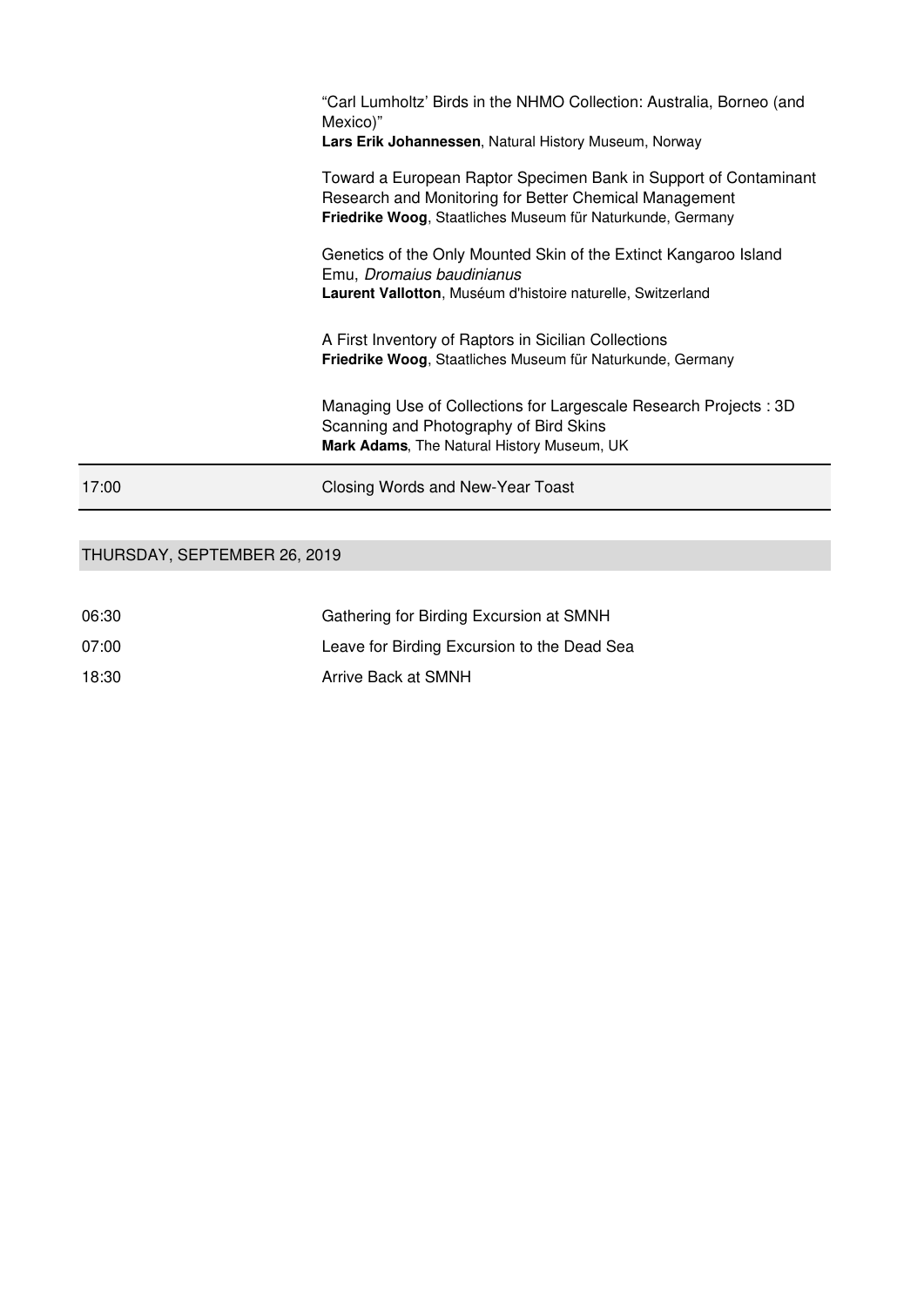

#### **POSTER**

#### **11TH BIENNIAL EUROPEAN BIRD CURATOR MEETING**

#### **A FIRST INVENTORY OF RAPTORS IN SICILIAN COLLECTIONS**

Mandalà G.1, Tedesco M.1, Bellia E.1,Consentino M. C.2, Ientile R.3, Lo Valvo F.4, Movalli P.5, Seminara S.6, Spadola F.7, Spinnato A.6, Toscano F.8, Vicari D.6, Woog  $F<sup>9</sup>$  and S. Lo Brutto<sup>1,10</sup>

a Corresponding author: [sabrina.lobrutto@unipa.it](mailto:sabrina.lobrutto@unipa.it)

 $\overline{a}$ 

#### **ABSTRACT**

Sicily, owing to its position in the narrowest area of the Mediterranean basin, hosts a significant diversity of birds, comprising both sedentary species and ones that use the island as a point of passage in the migratory routes between Africa and Europe. This situation is well represented in raptors.

Natural history museums are important tools for scientific dissemination and education, constituting an interface between the public and the scientific world. They also have a role, often neglected but fundamental, of scientific research and protection of historical material useful for reconstructing temporal patterns. In particular, ornithological collections may provide material for studies on evolutionary processes and on bioaccumulation of contaminants. However, in Italy, natural history museums do not constitute a real scientific network and the

<sup>1</sup> Museo di Zoologia "P. Doderlein", SIMUA, University of Palermo, via Archirafi 16, Palermo, Italy

- <sup>4</sup> Museo Regionale, lungomare Peppino Impastato, Terrasini, Italy
- <sup>5</sup> Naturalis Biodiversity Center, P.O. Box 9517, 2300 RA Leiden, Netherlands
- <sup>6</sup> Istituto Zooprofilattico Sperimentale della Sicilia "A. Mirri", Palermo, Italy
- <sup>7</sup> Museo della Fauna, Dip. di Scienze Veterinarie, Università degli Studi di Messina, Messina, Italy
- <sup>8</sup> Museo Naturalistico "F. Minà Palumbo", Castelbuono, Italy
- 9 Staatliches Museum für Naturkunde, Rosenstein 1, 70191 Stuttgart, Germany
- 10 Dip. STeBiCeF, University of Palermo, via Archirafi 18, Palermo, Italy

<sup>2</sup> Museo di Storia Naturale dell'Istituto Parlatore, Palermo, Italy

<sup>3</sup> Museo Civico di Scienze Naturali "Angelo Priolo", via Umberto 118/A, 95036, Randazzo, Italy